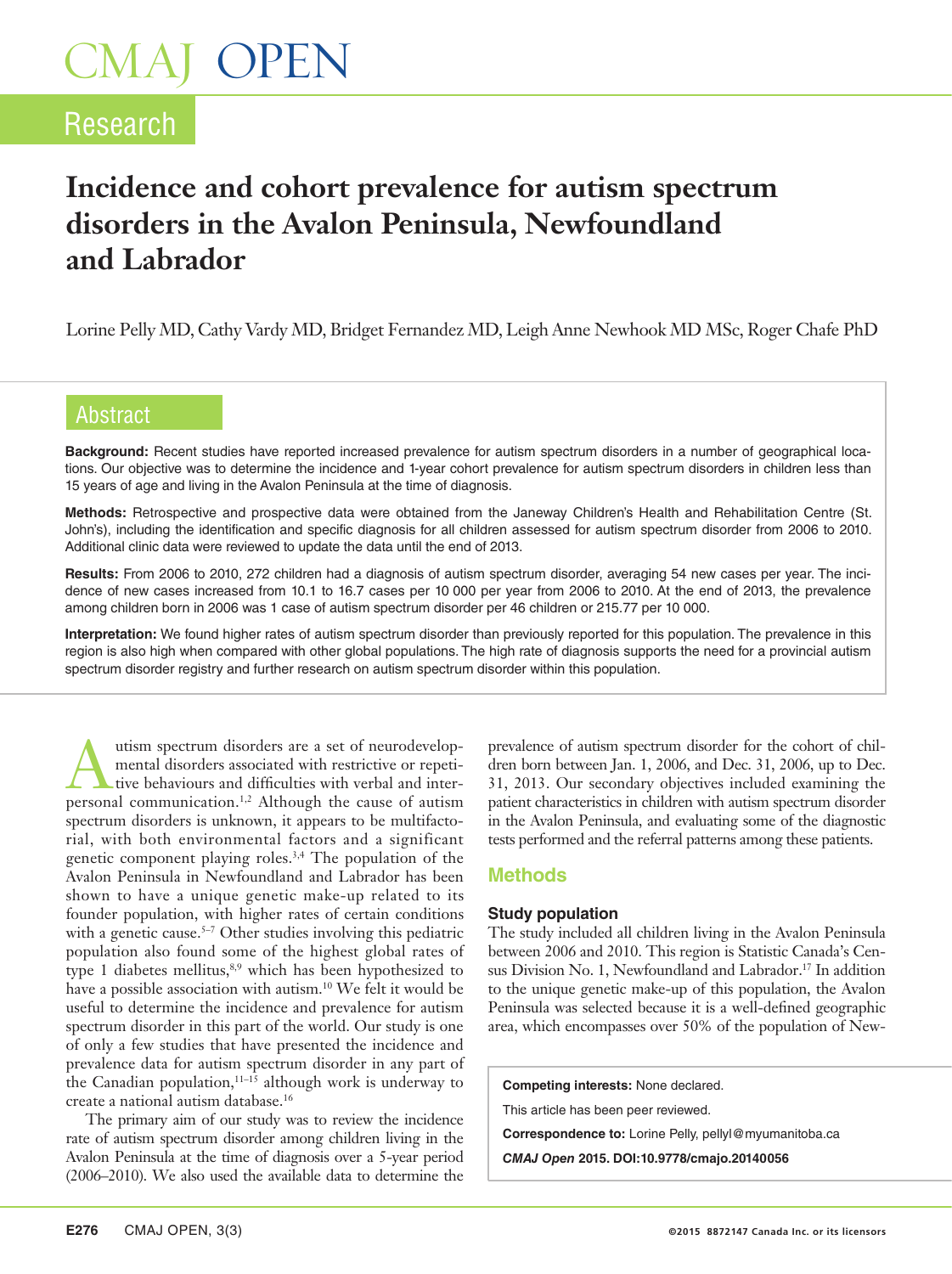Research CMAJ OPEN

foundland and Labrador and for whom high-quality clinical assessment data were available. The study involved patients with a diagnosis of autism spectrum disorder by the Department of Child Development at the Janeway Children's Health and Rehabilitation Centre (St. John's), a part of the Eastern Health regional health authority. This department is the only child development centre in the region and is the only centre giving comprehensive autism spectrum disorder diagnoses to patients in this region. Although this department treats children from across the province, children were identified as being from the Avalon Peninsula if they were living in a community in Census Division No. 1 at the time of diagnosis. Because autism spectrum disorder is almost always diagnosed in childhood, we defined the population at risk as children less than 15 years of age.

#### **Design**

We first calculated the incidence rate by year for a 5-year period between 2006 and 2010. We then used the identified cases to calculate the prevalence of autism spectrum disorder in the cohort born in 2006. Finally, a chart review was conducted on all confirmed cases identified between 2006 and 2010. A standardized data abstraction form was developed and was piloted on 10 charts. The form was then revised, and data were abstracted from the remaining charts. The data collected included basic demographic information, categorization of the type of autism spectrum disorder, comorbidities, type of testing used to diagnose the condition and some of the referral patterns for the cases.

#### **Sources of data**

This study used data obtained from the Department of Child Development at the Janeway Children's Health and Rehabilitation Centre. We included patients with a diagnosis of nonsyndromic autism spectrum disorder confirmed by a multidisciplinary team and who fit the DSM-IV-TR definition of one of the autism spectrum disorders, less than 15 years of age, and living in the Avalon Peninsula at the time of diagnosis. Diagnoses were confirmed through multiple observations, consultation with a developmental pediatrician, a detailed patient history and, in most instances, the use of at least one module of the Autism Diagnostic Observational Schedule.18 Patients who did not fit the diagnostic criteria and those with a diagnosis of another genetic syndrome that may also have symptoms of autism spectrum disorder were excluded. In most instances, patients were seen on a continuing basis by the department after their diagnosis, which further alleviated concerns about misdiagnosis. Patients were first identified from an autism spectrum disorder register maintained by the department from 2005 to 2011. We included all new diagnoses identified from Jan. 1, 2006, to Dec. 31, 2010, to allow for the collection of data for complete years. This list of patients was then compared with the office records of patients with autism spectrum disorder maintained by each developmental pediatrician in the department to identify any discrepancies and to ensure no patients meeting the inclusion criteria were missed. Although not included in the original chart abstraction, we used department data to ascertain subsequent patients with a diagnosis of autism spectrum disorder who met the 2006 cohort inclusion criteria for the period up to Dec. 31, 2013.

#### **Statistical analysis**

We calculated incidence by taking the number of new cases diagnosed each year and dividing them by the population for the region aged less than 15 years (the population at risk). We did not have access to data for each specific year for the population at risk within the region. We performed a range of sensitivity analyses around the exact population number to use; overall, the population was fairly stable over the period so that variations in calculating the at-risk population did not have a great effect on the reported prevalence or incidence. We used a midpoint estimate for the population at risk, calculated by averaging the census population aged  $0-14$  years in  $2006^{19}$ with that population in  $2011$ ,<sup>20</sup> resulting in a population of 39 498. There were no population estimates available that included information on age and sex at the level of census divisions; therefore, no calculations were made for incidence based on these characteristics.

We examined the cohort prevalence for all children born in 2006. The numerator was all children in this cohort with a diagnosis of autism spectrum disorder by Dec. 31, 2010, and the denominator was the average number of children aged 4 and 5 years reported in the 2011 Canada Census.<sup>20</sup>. The denominator was calculated in this manner because children born in 2006 would have been 4 or 5 years of age during data collection for the 2011 Canada Census. 20 The population data used to calculate incidence and prevalence are reported in Appendix 1 (available at www.cmajopen.ca/content/3/3/ E276/suppl/DC1). We updated the prevalence rate in this cohort using data until the end of 2013. Confidence intervals (95% CIs) were generated for prevalence and incidence based on the Poisson error structure. Descriptive analysis and  $\chi^2$ analysis were performed on other demographic data using Stata Statistical Software, Release 9 (College Station, Texas).

#### **Ethics approval**

This study was reviewed and approved by Newfoundland and Labrador's Health Research Ethics Authority.

#### **Results**

Between 2006 and 2010, 272 new cases of autism spectrum disorder were diagnosed within the study population (Table 1). Median age at diagnosis was 3.84 years (interquartile range [IQR] 2.76–6.19). Of these 272 patients, 234 were male (male:female ratio = 6.2:1). When diagnoses specific to autism spectrum disorder were evaluated, 74 (27.2%) patients had autistic spectrum disorder, 130 (47.8%) had autistic disorder, 56 (20.6%) had Asperger syndrome and 12 (4.4%) had pervasive developmental disorder-not otherwise specified. Although not a specific DSM-IV-TR definition, autism spectrum disorder was a common classification given within the department in absence of a more specific diagnosis. There was no significant variation in specific diagnosis based on year of diagnosis  $(\chi^2 \text{ test}, \chi^2 \text{ test})$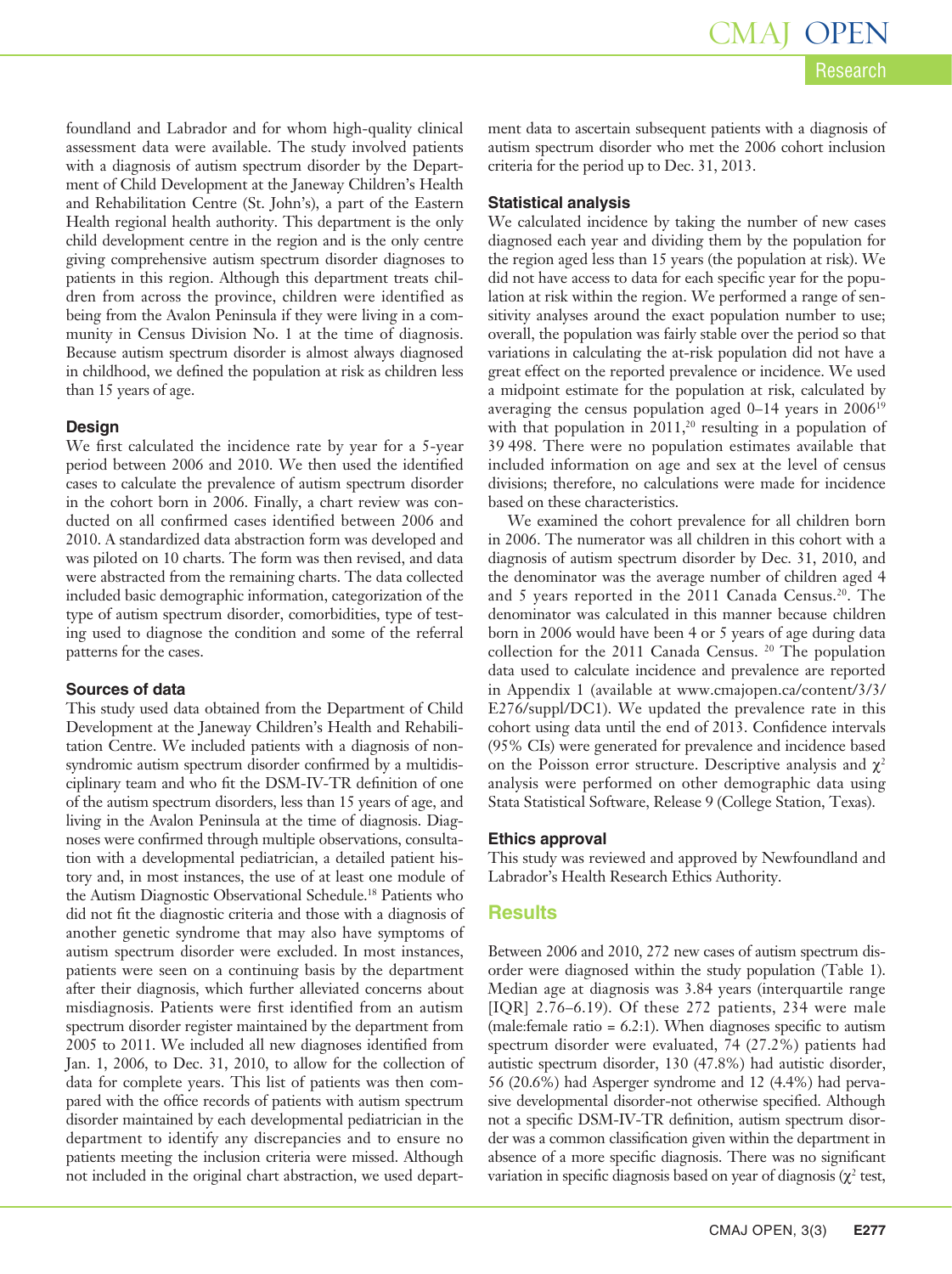# Research

| Characteristic                                                |                 | No. of patients (%)<br>$n = 272$ |
|---------------------------------------------------------------|-----------------|----------------------------------|
| Sex                                                           |                 |                                  |
| Male                                                          |                 | 234 (86.0)                       |
| Female                                                        |                 | 38 (14.0)                        |
| Age at diagnosis, yr                                          |                 |                                  |
| 0 < 1                                                         | 0               | (0.0)                            |
| 1 < 2                                                         | 10              | (3.7)                            |
| 2 < 3                                                         |                 | 77 (28.3)                        |
| 3 < 4                                                         |                 | 57 (21.0)                        |
| 4 < 5                                                         |                 | 33 (12.1)                        |
| 5 < 7                                                         |                 | 43 (15.8)                        |
| 7 < 11                                                        |                 | 44 (16.2)                        |
| 11 < 15                                                       | 8               | (2.9)                            |
| Specific diagnosis                                            |                 |                                  |
| <b>ASD</b>                                                    |                 | 74 (27.2)                        |
| AD                                                            |                 | 130 (47.8)                       |
| Asperger syndrome                                             |                 | 56 (20.6)                        |
| PDD-NOS                                                       | 12 <sup>°</sup> | (4.4)                            |
| Autism diagnostic observational schedule                      |                 |                                  |
| Yes                                                           |                 | 269 (98.9)                       |
| No                                                            | 3               | (1.1)                            |
| Autism diagnostic observational schedule module ( $n = 269$ ) |                 |                                  |
| T                                                             |                 | 112 (41.6)                       |
| Ш                                                             |                 | 75 (27.9)                        |
| Ш                                                             |                 | 82 (30.5)                        |
| IV                                                            | 0               | (0.0)                            |
| Genetics referral                                             |                 |                                  |
| Yes                                                           |                 | 193 (71.0)                       |
| No                                                            | 1               | (0.4)                            |
| Unknown                                                       |                 | 78 (28.6)                        |
| Neuroimaging                                                  |                 |                                  |
| Yes                                                           |                 | 79 (29.0)                        |
| <b>No</b>                                                     |                 | 185 (68.0)                       |
| Unknown                                                       | 8               | (3.0)                            |
| Provincial autism program referral                            |                 |                                  |
| Yes                                                           |                 | 195 (71.7)                       |
| No                                                            |                 | 75 (27.6)                        |
| Unknown                                                       | 2               | (0.7)                            |
| <b>Seizures</b>                                               | 14              | (5.1)                            |
| <b>Birthmarks</b>                                             | 14              | (5.1)                            |
| Congenital anomalies                                          | 16              | (5.9)                            |
| Developmental regression                                      | 23              | (8.5)                            |
| <b>Behavioural issues</b>                                     |                 | 28 (10.3)                        |
| Dietary restrictions or issues                                | 17              | (6.3)                            |
| Sleep disturbance                                             | 13              | (4.8)                            |
| GI symptomatology                                             | 12              | (4.4)                            |
| Anxiety                                                       | 25              | (9.2)                            |
| <b>OCD</b>                                                    | 9               | (3.3)                            |
| Depression                                                    | 0               | (0.0)                            |
| <b>ADHD</b>                                                   | 27              | (9.9)                            |
| Other                                                         | 19              | (7.0)                            |

autism spectrum disorder, GI = gastrointestinal, OCD = obsessive compulsive, PDD-NOS = persuasive developmental disorder-not otherwise specified.

 $p = 0.784$ ). At least one module of the Autism Diagnostic Observational Schedule18 was completed for 269 of the 272 patients (98.9%). Module I was used for diagnosis in 112 (41.6%) patients. Of the 272 patients with a diagnosis, 195 (71.7%) were referred to the Provincial Intensive Applied Behavioural Analysis Program, which is available to children up to grade 3; 79 (29.0%) were referred for neuroimaging; and 193 (71.0%) were referred for genetics follow-up. Our review found that many patients had at least one of the comorbidities often associated with autism; the most prevalent were behavioural issues (*n* = 28), attention-deficit/hyperactivity disorder (*n* = 27) and anxiety disorder  $(n = 25)$ . The yearly incidence for 2006 was 10.1 per 10 000 (95% CI, 7.7–14.4), increasing to 16.7 per 10 000 (95% CI, 13.3–21.8) by 2010 (Table 2). There was a statistically significant difference between the yearly incidence in 2006 and in 2010 ( $p = 0.01$ ).

Cohort prevalence for children born in 2006 was calculated at the end of 2010, including children between 4 and less than 5 years old. Out of an estimated cohort population of 2668 children based on 2011 Canada Census data, some form of autism spectrum disorder was diagnosed in 33 of these children, giving an overall prevalence of 123.4 per 10 000 or 1 in 81 (95% CI, 1 in 56 to 1 in 113). The cohort prevalence for children aged 4 years at the end of 2010 was also calculated based on sex. The cohort prevalence of autism spectrum disorder in males was 1 in 46 (95% CI, 1 in 31 to 1 in 65). The cohort prevalence for females was 1 in 431 (95% CI, 1 in 147 to 1 in 2091). Although not included in the original chart abstraction, we obtained data from the Department of Child Development to ascertain the number of subsequent patients with a diagnosis of autism spectrum disorder who met the 2006 cohort inclusion criteria. In 2011, 9 additional children met the cohort inclusion criteria, 3 patients met the criteria in 2012 and 13 patients met the criteria in 2013. With the inclusion of these patients, a total of 58 patients had a diagnosis of autism spectrum disorder in the 2006 cohort, for an overall prevalence of 215.77 per 10 000 or 1 in 46.

## **Interpretation**

We found a high rate of diagnosis of autism spectrum disorder in children living in the Avalon Peninsula. The incidence of new cases of autism spectrum disorder increased signifi-

| Table 2: Number of new ASD diagnoses in patients aged<br>0–14 yr in the Avalon Peninsula, Newfoundland and Labrador |                           |                                                       |  |
|---------------------------------------------------------------------------------------------------------------------|---------------------------|-------------------------------------------------------|--|
| Year                                                                                                                | No. of cases<br>$n = 272$ | Incidence per 10 000 population<br>$(95% \text{ Cl})$ |  |
| 2006                                                                                                                | 40                        | $10.1$ $(7.2-13.7)$                                   |  |
| 2007                                                                                                                | 50                        | $12.7$ $(9.4-16.7)$                                   |  |
| 2008                                                                                                                | 54                        | 13.7 (10.3-17.8)                                      |  |
| 2009                                                                                                                | 62                        | 15.7 (12.0-20.1)                                      |  |
| 2010                                                                                                                | 66                        | 16.7 (12.9-21.3)                                      |  |
| Note: Denominator = $39\,498$ (average of census populations in 2006 and 2011).                                     |                           |                                                       |  |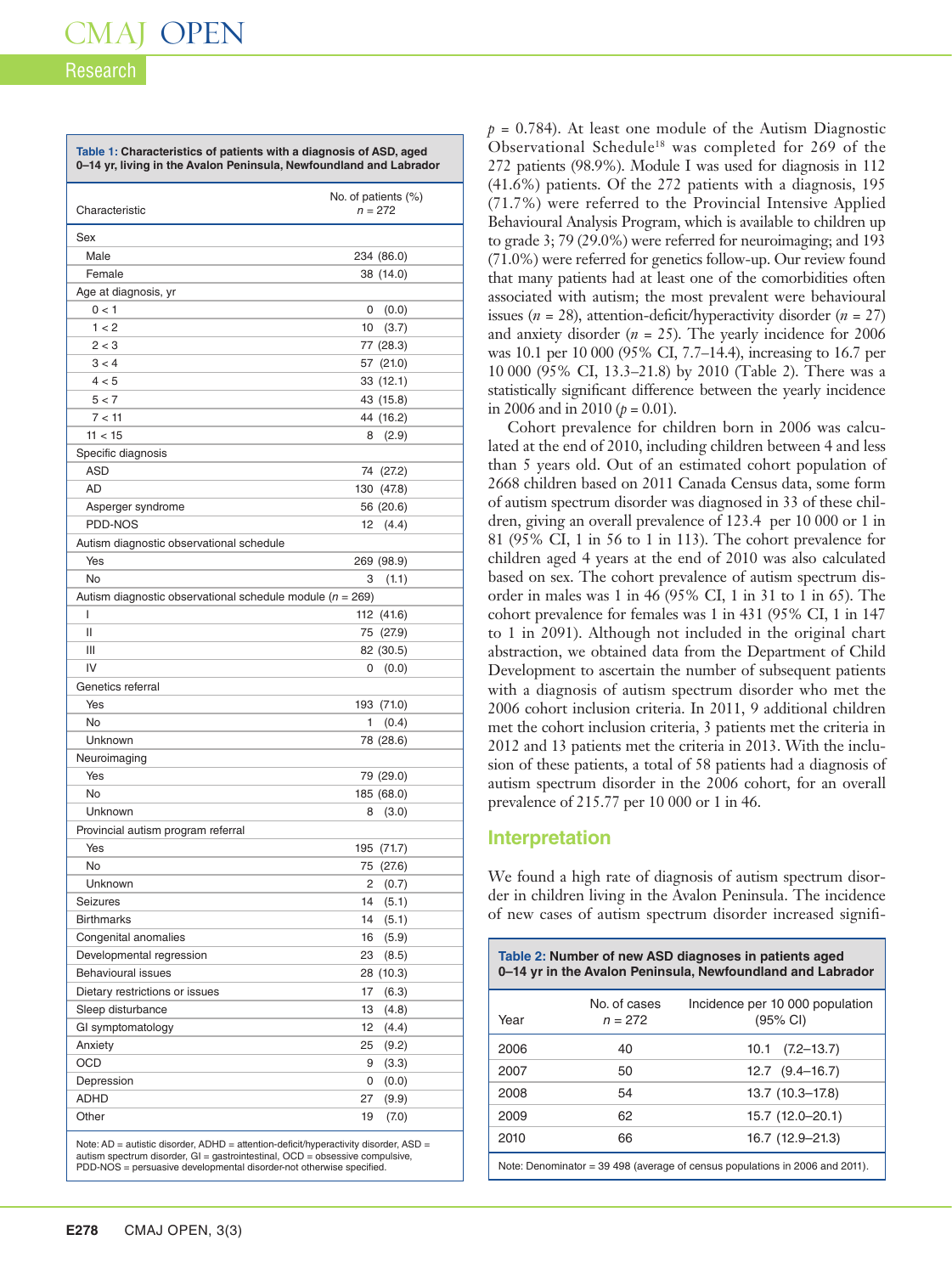cantly between 2006 and 2010. By the end of 2013, the cohort born in 2006 had one of the highest prevalence rates ever reported for a population in Canada. Approximately 70% of patients were referred to the provincially funded Intensive Applied Behavioural Analysis program or for genetic followup and 29% for neuroimaging exams. There were a range of comorbidities also reported in this population, including behavioural issues, attention-deficit/hyperactivity disorder and anxiety disorder.

Our estimation of prevalence in a particular age cohort is similar to the method used by the Autism and Developmental Disabilities Monitoring Network in the United States<sup>21</sup>. This US Network used a survey of a cohort of children 8 years of age and reported a cohort prevalence ranging from 57 to 219.14 per 10 000 in 2010. Because of the timeline of our study and available data, we used a cohort of children 7 years of age at the end of 2013. Our cohort prevalence was 215.77 per 10 000, which is at the high end of the range of the US survey. Similarly, the rates of autism spectrum disorder in the Avalon Peninsula are higher compared with other prevalence studies. For example, a review of 43 studies of the prevalence for autism spectrum disorder that have been published since 1966 found an average prevalence of 60–70 per 10 000.22 The prevalence in our cohort (215.77 per 10 000) was over 3 times higher than the median prevalence (62 per 10 000) reported in a systematic review in 2012.23 Other studies have found that boys are more likely to have an autism spectrum disorder than girls, with male-to-female ratios ranging from  $2:1$  to  $6.5:1.^{24}$ We found a male-to-female ratio of 6.2:1, which is at the high end of this previously reported range.

Of particular interest is a report with data collected in Newfoundland and Labrador that calculated prevalence rates for the entire province for some of the same period covered by our study.15 They followed a 2-year birth cohort, born in 2000–2001, up to 2008. They reported a prevalence rate of 61.8/10 000 at 4–5 years of age and 94.2/10 000 at 6–7 years of age. One reason for the difference between the 2 studies may be that the other study used cases ascertained from "agencies that provide services to children with autism."15 Our study found that only 72.4% of diagnosed cases were referred to the provincial program for these services. The reasons for this relatively low referral rate are unknown, but it may be related to cognitive impairment being either too mild or too severe, parental choice, age of diagnosis or some other barrier to access. A study involving a cohort of children in Nova Scotia reported a similar level of agreement (69.1%) between data for autism spectrum disorder diagnoses obtained directly from clinical departments and data captured from wider administrative sources.<sup>25</sup> The exact reason for the difference between the data reported by Ouellette-Kuntz and colleagues and our data would have to be determined by a comparison of the 2 datasets. This incongruence points to the difficulty of getting accurate prevalence data, particularly when relying on administrative datasets, and may support the need to create a registry from multiple sources to ensure that all cases of autism spectrum disorder in the region are being captured.

#### **Strengths and limitations**

This study has a number of strengths. First, it evaluated a well-defined geographic area with a fairly stable pediatric population. There is only one pediatric development clinic for the area to which almost all children suspected of having an autism spectrum disorder are referred, which assisted in the identification of cases. We identified cases of autism spectrum disorder based on detailed patient histories, and observations and clinical assessments of a multidisciplinary team that included a developmental pediatrician. Most of the cases (98.6%) were confirmed using at least one module of the Autism Diagnostic Observational Schedule.18 In their review of autism spectrum disorder prevalence studies, Elsabbagh and colleagues found only 1 other prevalence study that used the Autism Diagnostic Observational Schedule, which is considered the clinical gold standard for diagnosing autism spectrum disorder, $25$  as the primary method of case identification.23 For these reasons, our study was able to capture a large proportion of children with autism spectrum disorders requiring clinical supervision for a defined population.

Because of the small population studied, changes in the number of new cases identified had a substantial impact on the prevalence rates. For example, the addition of 25 cases for 2011–2013 increased the cohort prevalence rate from 123.4 to 215.77 cases per 10 000. We were limited to the information on the patient chart for recording the comorbidities and firstorder family connections, which may have underreported the influence of these factors. Although the population appeared relatively stable, we were not able to capture specific changes in the underlying population, in terms of patient emigration and immigrations to the region, which may have impacted the calculation of prevalence and incidence. The prevalence and incidence rates determined in the study do not reflect possible rates in other geographic locations.

#### **Conclusion**

This study adds to the data on the incidence and prevalence of autism spectrum disorder in Canada. It also points to the need to establish improved methods of tracking autism spectrum disorder to ensure that the health burden of the condition is accurately measured. The resources required to enhance opportunities for children with autism spectrum disorder extend into both health and education, which are both provincial responsibilities.

#### **References**

- 1. *Diagnostic and statistical manual of mental disorders.* Fifth edition. Arlington (VA): American Psychiatric Publishing; 2013.
- 2. Rapin I, Tuchman RF. Autism: definition, neurobiology, screening, diagnosis. *Pediatr Clin North Am* 2008;55:1129-46.
- 3. Heil KM, Schaaf CP. The genetics of autism spectrum disorder A guide for clinicians. *Curr Psychiatry Rep* 2013;15:334.
- 4. Handrigan GR, Chitayat D, Lionel AC, et al. Deletions in 16q24.2 are associated with autism spectrum disorder, intellectual disability and congenital renal malformation. *J Med Genet* 2013;50:163-73.<br>5. Sun G, Cahill F, Gulliver W, et al. Concordance of BAI and BMI with DXA in
- the Newfoundland population. *Obesity (Silver Spring)* 2013;21:499-503.
- 6. Mahoney K, Buckley D, Alam M, et al. High incidence of pediatric idiopathic epilepsy is associated with familial and autosomal dominant disease in eastern Newfoundland. *Epilepsy Res* 2012;98:140-7.
- 7. Eng B, Greenlay B, Waye JS. Characterisation of the British alpha 0-thalassaemia deletion: evidence of a founder effect in Newfoundland, Canada. *Br J Haematol* 2009;147:150-2.